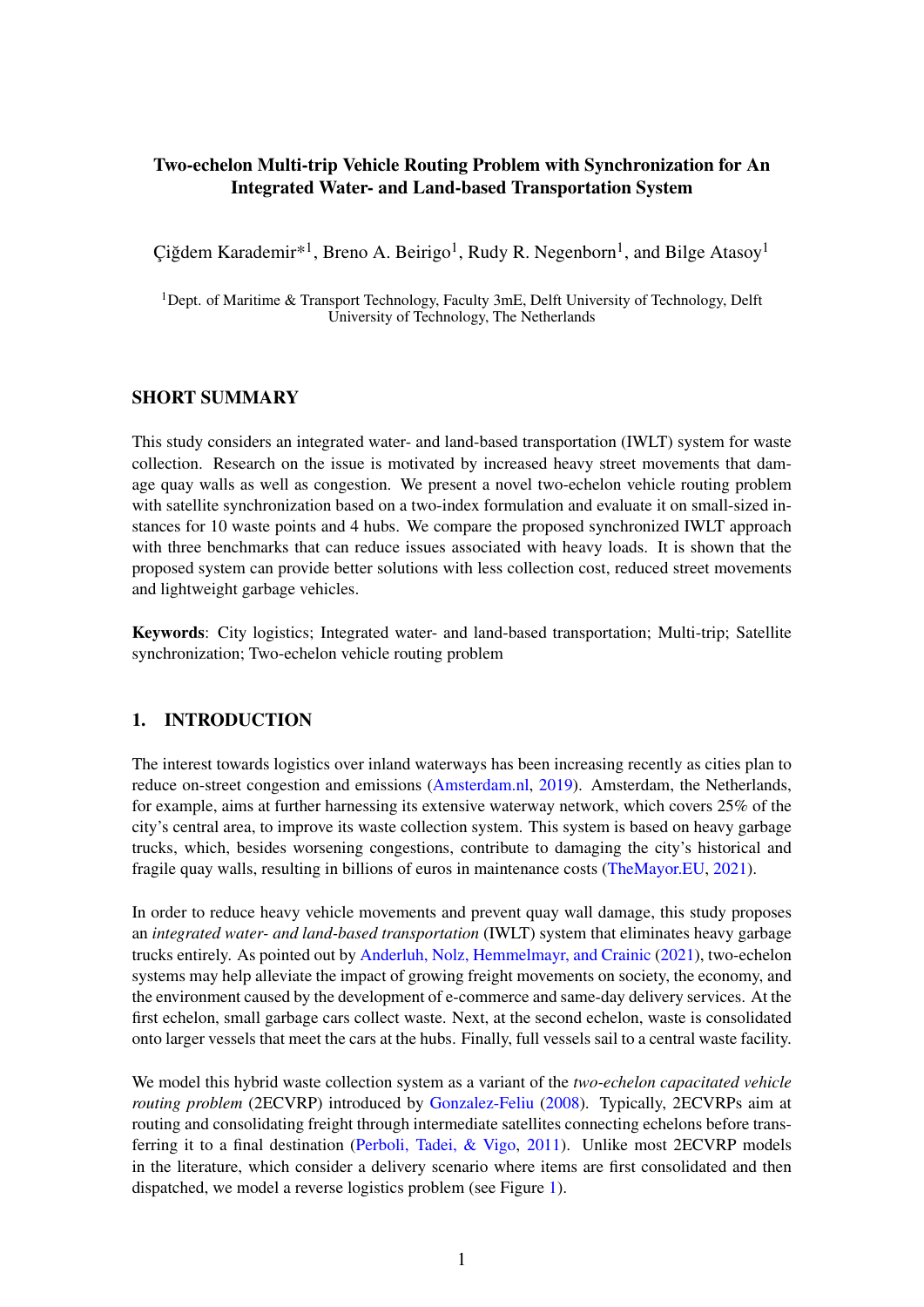<span id="page-1-0"></span>

Figure 1: Two-echelon waste collection network.

The first echelon problem consists of finding routes for cars and selecting the best hubs for the transfer tasks, while the second echelon problem consists of finding routes for the vessels to serve these transfer tasks. Due to their low capacity, cars may execute multiple transfer tasks, leading to multiple trips to hubs. Therefore, vessels and cars should be in sync to be present at hubs to perform the transfer tasks. Synchronizing vessels and cars is further constrained by time windows (collection hours vary per neighborhood) and physical space (only a single vessel can access a hub at a time and perform a single transfer task at once).

Most studies have focused on the basic variant of 2ECVRP where the synchronization is required only for cargo flow [\(Cattaruzza, Absi, Feillet, & González-Feliu,](#page-8-5) [2017\)](#page-8-5). Since satellites may lack storage capabilities or feature temporary storage capacity, temporal synchronization may also be necessary: first echelon vehicles should not arrive after the departure of second echelon vehicles [\(Li, Chen, Wang, & Bai,](#page-8-6) [2021\)](#page-8-6). [Crainic, Ricciardi, and Storchi](#page-8-7) [\(2009\)](#page-8-7) first introduce the 2ECVRPs with time windows and temporal satellite synchronization (2E-VRPTW-SS) and propose a general model for a multi-depot multi-trip variant considering heterogeneous vehicles.

Although many studies have focused on multi-trip 2E-VRPTW-SS variants (see, e.g., [Grangier,](#page-8-8) [Gendreau, Lehuédé, & Rousseau,](#page-8-8) [2016;](#page-8-8) [He & Li,](#page-8-9) [2019;](#page-8-9) [Anderluh et al.,](#page-8-2) [2021\)](#page-8-2), to the best of our knowledge, none has considered vehicle transfer constraints. They assume that multiple transfer operations can occur simultaneously at a hub, which is not feasible for the Amsterdam waste collection use case where space for maneuvering cars and vessels is limited. Hence, in this study, we model a multi-trip 2E-VRPTW-SS with one-to-one transfers (2E-MVRPTW-SS). Additionally, from a practical view, we analyze different logistic systems that integrate water and land for waste collection problems in cities.

The remainder of the paper is organized as follows. Section [2](#page-1-1) formulates the problem as a *mixedinteger linear programming problem* (MILP). Section [3](#page-4-0) lays out an experimental study where we compare the solution quality of the proposed model with three benchmarks on modified Solomon's [\(1987\)](#page-8-10) test instances. Finally, Section [4](#page-7-0) is devoted to the conclusions and further directions.

## <span id="page-1-1"></span>2. PROBLEM FORMULATION

The 2E-MVRPTW-SS is formulated as a MILP. The first echelon is the street level, where we have  $K_1$  identical electric cars with a capacity of  $Q_1$  units. These cars start their journey at the main depot (*d*), visit a set of waste points (*C*), and return to the main depot without exceeding their capacity at any point. Each waste point  $i$  requires  $q_i$  units of waste to be collected within a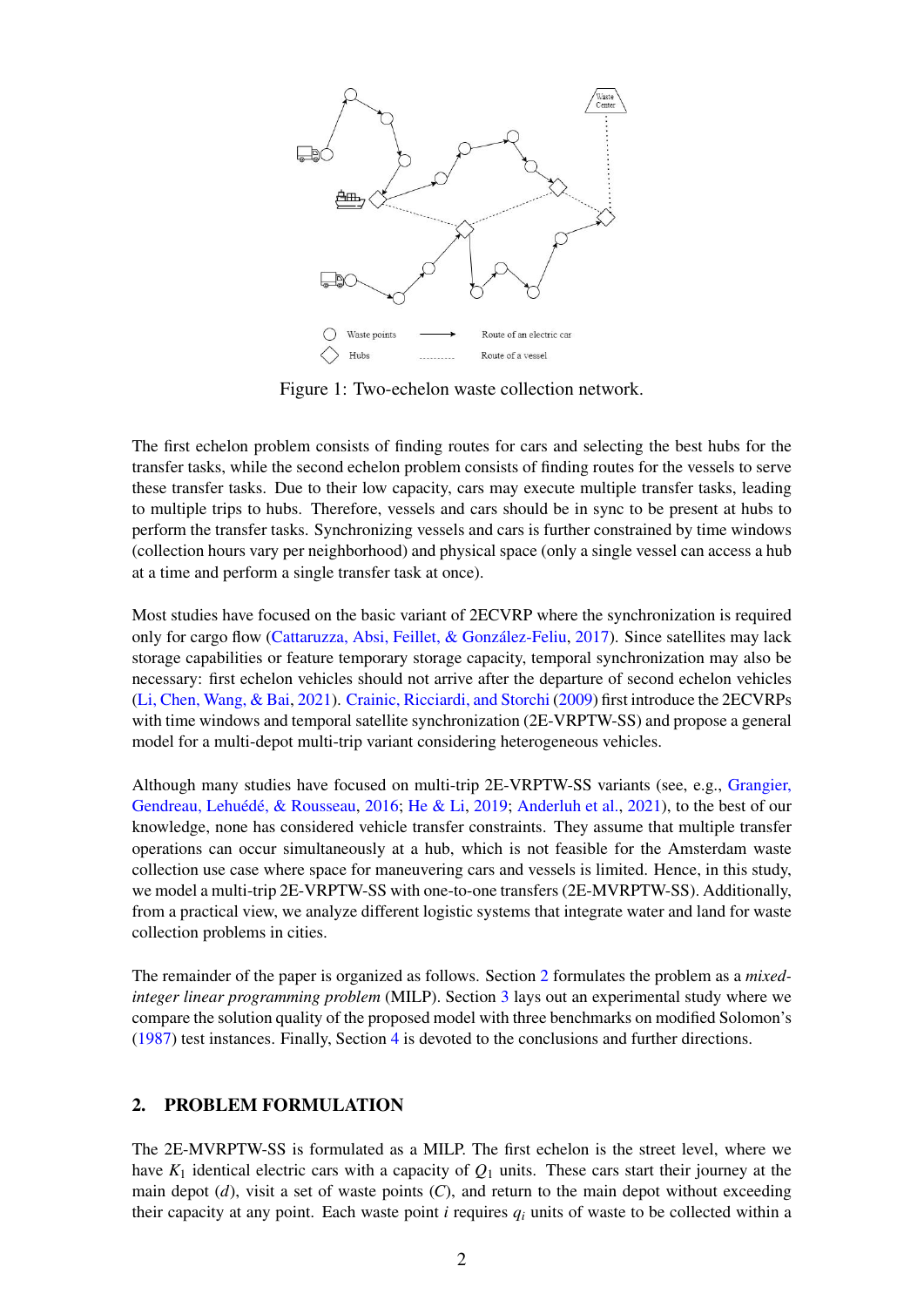time window of  $(a_i, b_i)$  associated with a service time of  $s_i$ .  $t_{ij}$  and  $c_{ij}$  denote the shortest travel time and travel cost between points *i* and *j*, respectively. Cars can unload the waste onto vessels at a set of transshipment hubs *S* over multiple trips. Transferring waste requires *U* time units. The second echelon is the water level where  $K_2$  identical vessels with a capacity of  $Q_2$  units start at the waste centre  $(w)$ , visit hub(s) if cars require transfer task(s), and return to the waste centre. The  $x_{ij}$ 

| Table 1: Notation for the 2E-MVRPTW-SS. |  |  |
|-----------------------------------------|--|--|
|-----------------------------------------|--|--|

<span id="page-2-0"></span>

| <b>Sets</b>       |                                                                                                         |  |  |  |  |  |
|-------------------|---------------------------------------------------------------------------------------------------------|--|--|--|--|--|
| d                 | The depot for electric cars                                                                             |  |  |  |  |  |
| w                 | The waste centre for vessels                                                                            |  |  |  |  |  |
| C                 | Waste points, $\{1, \ldots, n\}$                                                                        |  |  |  |  |  |
| $C_d$             | Waste points and the depot d, $C \cup \{d\}$                                                            |  |  |  |  |  |
| S                 | Hubs                                                                                                    |  |  |  |  |  |
| <b>Parameters</b> |                                                                                                         |  |  |  |  |  |
| $t_{ij}$          | Shortest travel time from waste point $i$ to $j$                                                        |  |  |  |  |  |
| $c_{ij}$          | Cost of travelling from node $i$ to $j$                                                                 |  |  |  |  |  |
| $Q_1$             | Capacity of an electric car                                                                             |  |  |  |  |  |
| $\mathcal{Q}_2$   | Capacity of a vessel                                                                                    |  |  |  |  |  |
| $K_1$             | The number of available electric cars                                                                   |  |  |  |  |  |
| $K_2$             | The number of available vessels                                                                         |  |  |  |  |  |
| $s_i$             | Service duration of node                                                                                |  |  |  |  |  |
| $q_i$             | Waste amount at node                                                                                    |  |  |  |  |  |
| $a_i$             | Earliest collection time of node i                                                                      |  |  |  |  |  |
| $b_i$             | Latest collection time of node i                                                                        |  |  |  |  |  |
| U                 | Constant duration for a transfer task                                                                   |  |  |  |  |  |
| $\beta_1$         | The fixed cost of an electric car                                                                       |  |  |  |  |  |
| $\beta_2$         | The fixed cost of vessel                                                                                |  |  |  |  |  |
| $\boldsymbol{M}$  | Sufficiently large number for constraint linearization                                                  |  |  |  |  |  |
| <b>Variables</b>  |                                                                                                         |  |  |  |  |  |
| $x_{ij}$          | (Binary) 1 if node $j$ is visited immediately after node $i$ , 0 otherwise                              |  |  |  |  |  |
| $v_{ip}$          | (Binary) 1 if the hub $p$ is visited immediately after node $i$ is served, 0 otherwise                  |  |  |  |  |  |
| $m_i$             | Total load on the car after node $i$ is visited                                                         |  |  |  |  |  |
| $h_i$             | Service start time at node <i>i</i>                                                                     |  |  |  |  |  |
| $\varepsilon_i$   | Extra travel cost to visit a hub after node $i$                                                         |  |  |  |  |  |
| $y_{ip,jr}$       | (Binary) 1 if the transfer task $ip$ is served by a vessel immediately after the transfer task $jr$     |  |  |  |  |  |
| $y_{w,ip}$        | (Binary) 1 if the transfer task $ip$ is served as the first task by a vessel                            |  |  |  |  |  |
| $y_{ip,w}$        | (Binary) 1 if the transfer task $ip$ is served as the last task by a vessel                             |  |  |  |  |  |
| $u_i$             | Service start time for the transfer task requested immediately after visiting node $i$                  |  |  |  |  |  |
| $l_i$             | Total load on the vessel at the departure from the transfer task requested immediately after visiting i |  |  |  |  |  |

variable determines whether a car serves point *j* immediately after serving point *i* while *vis* decides whether the car visits hub  $s$  immediately after serving point  $i$ .  $x_{ij}$  gives the order in which waste points are assigned to a car while *vis* provides the selected hub and the last point in a trip. The hub selection decisions by  $v_{is}$  enable us to correctly calculate the total load on the car and the earliest arrival time of a car at the hub *s* according to the service decisions of the last point *i*. If  $v_{is}$  is 1, then there is a transfer task at hub *s* with a demand equal to the total waste on the car after serving point *i* denoted by  $m_i$  and earliest service start time equal to the service end time at point *i* denoted by  $h_i + s_i$  plus travel time to hub *s*. In this way, the model jointly decides the first echelon routes and transfer tasks for the second level routing problem. The second echelon sub-problem (vessel routing) is a basic VRP where a fleet of vessels serves all the transfer tasks required by the first echelon decisions respecting capacity of the vessels and the maximum time duration, operational times represented by  $a_w$  and  $b_w$  for the waste centre. The vessel routing decisions are taken by *y* variables. The synchronization is achieved by the earliest service start time for a transfer task at a hub and delayed arrival time to the next point, accordingly to the service end time of the transfer task plus travel time to next point. All sets, parameters and decision variables are presented in Table [1.](#page-2-0)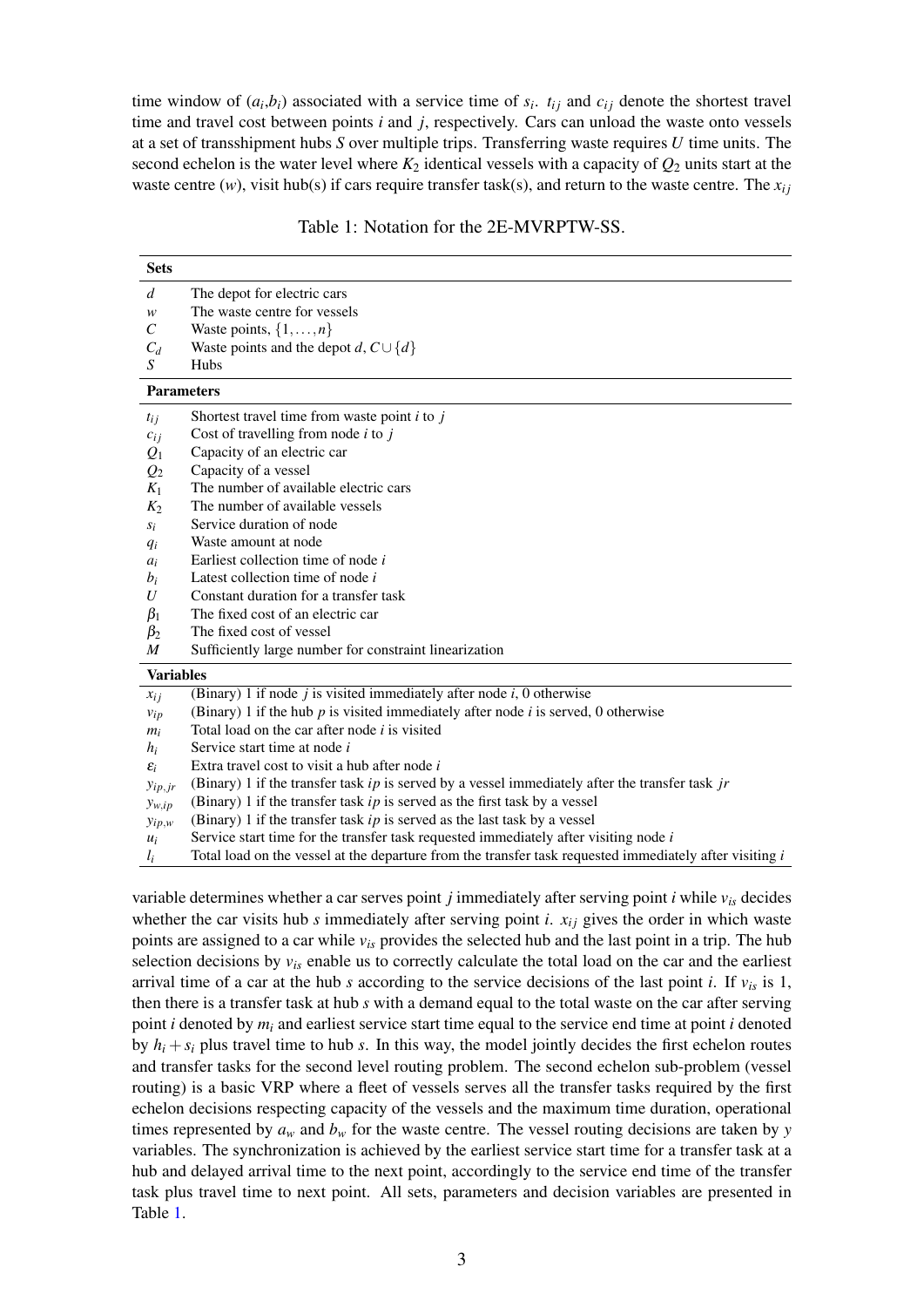<span id="page-3-0"></span>
$$
\min(\sum_{i\in C}\beta_1x_{di}+\sum_{i\in C}\sum_{p\in S}\beta_2y_{w,ip})+(\sum_{i,j\in C_d}c_{ij}x_{ij}+\sum_{i\in C}\varepsilon_i)+(\sum_{i,j\in C}\sum_{r,p\in S}c_{pr}y_{ipjr}+\sum_{i\in C}\sum_{p\in S}c_{wp}y_{w,ip}+c_{pw}y_{ip,w})
$$
\n(1)

subject to

<span id="page-3-10"></span><span id="page-3-9"></span><span id="page-3-8"></span><span id="page-3-7"></span><span id="page-3-6"></span><span id="page-3-5"></span><span id="page-3-4"></span><span id="page-3-3"></span><span id="page-3-2"></span><span id="page-3-1"></span>

| $\sum_{j\in C_d} x_{ij} = 1$                                  | $i \in C$                      | (2)  |
|---------------------------------------------------------------|--------------------------------|------|
| $\sum_{j\in C_d} x_{di} = \sum_{i\in C} x_{id} \leq K_1$      | (4)                            |      |
| $\sum_{j\in C_d} x_{di} = \sum_{i\in C} x_{id} \leq K_1$      | (5)                            |      |
| $\sum_{p\in S} v_{ip} \geq x_{id}$                            | $i \in C$                      | (6)  |
| $\sum_{p\in S} v_{ip} \geq x_{id}$                            | $i \in C$                      | (6)  |
| $m_j - m_i \geq q_j - Q_1(1 - x_{ij} + \sum_{p\in S} v_{ip})$ | $i, j \in C, i \neq j$         | (7)  |
| $a_i \leq h_i \leq b_i$                                       | $i \in C$                      | (8)  |
| $b_i + s_i + t_{ij} \leq h_j + M(1 - x_{ij})$                 | $i \in C, j \in C_d, i \neq j$ | (10) |
| $u_i \geq h_i + s_i + t_{ip}v_{ip}$                           | $i \in C, j \in C_d, i \neq j$ | (11) |
| $u_i \geq h_i + s_i + t_{ip}v_{ip}$                           | $i \in C, p \in S$             | (12) |
| $p_{ij} = 1$                                                  | $i \in C$                      | (13) |
| $y_{ij} = \sum_{j\in C} y_{ij} y_j + y_{ip} w = v_{ip}$       | $i \in C, p \in S$             | (14) |
| <                                                             |                                |      |

Objective function [\(1\)](#page-3-0) minimizes the total number of used vehicles (vessels or cars) and the transportation costs for cars and vessels. The first part is the number of total vehicles, the second is the transportation cost for street level and the last part is the transportation cost for water level. Constraints [\(2\)](#page-3-1) and [\(3\)](#page-3-2) ensure that each waste point is served exactly once by a car while constraints [\(4\)](#page-3-3) indicate that the number of leaving and returning cars must be equal and should not exceed available fleet size. Constraints [\(5\)](#page-3-4) guarantee that a car must visit a hub before returning to the depot in order to transfer the collected waste in its last trip. Constraints [\(6\)](#page-3-5) calculate the additional travel cost to visit a hub *s* between points *i* and *j*, assuming triangle inequality holds for all  $i$ ,  $j$  pairs. Constraints [\(7\)](#page-3-6) are capacity constraints. Constraints [\(8\)](#page-3-7)– [\(10\)](#page-3-8) sequentially calculate

<span id="page-3-19"></span><span id="page-3-18"></span><span id="page-3-17"></span><span id="page-3-16"></span><span id="page-3-15"></span><span id="page-3-14"></span><span id="page-3-13"></span><span id="page-3-12"></span><span id="page-3-11"></span> $\varepsilon_i \geq 0$  *i* ∈ *C* (26)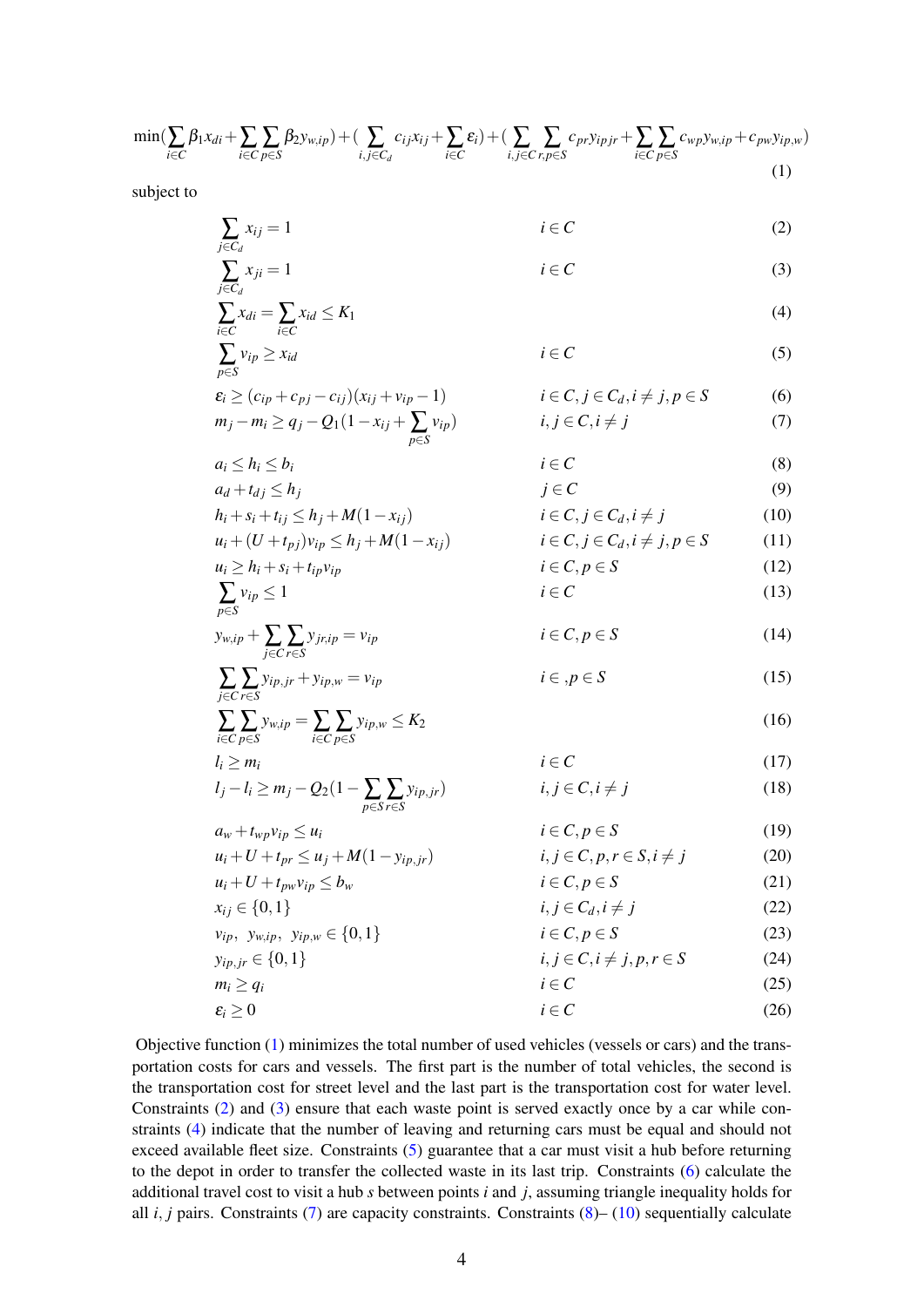service start times at the points with respect to their time windows and operational time horizon of the cars. Constraints [\(11\)](#page-3-9) delay the arrival time to next point *j* if there exist any transfer task just before point *j* while constraints [\(12\)](#page-3-10) ensure the transfer task must be performed after the car arrives at the selected hub. Constraints [\(14\)](#page-3-11) and [\(15\)](#page-3-12) assign a single vessel to hub *p* only if there exists a transfer task decision at that hub. If no transfer task is assigned to a hub *p* immediately after *i*, then all second echelon constraints regarding this task become redundant. Constraints [\(16\)](#page-3-13) indicate that the number of leaving and returning vessels to the waste centre must be equal and not larger than the fleet size. Constraints [\(17\)](#page-3-14) ensure that the waste load for a transfer task must be at least the amount of collected waste on the car after serving last point *i* just before the transfer task occurs while  $(18)$  indicate the waste load on the vessel while performing transfer tasks.  $(19)-(21)$  $(19)-(21)$  $(19)-(21)$ state temporal limitations for transfer tasks. Finally,  $(22)$  -  $(26)$  define ranges for each decision variable.

#### *Modelling one-to-one transfers*

A hub can only perform one transfer task at a time, meaning that any two operations cannot overlap. Let  $f_{ij}$  be the time difference between the service start time of the transfer tasks requested immediately after collecting node *i* and *j*. If they are assigned to the same hub *p*, then we need to ensure that they need to be at least *U* units of time distant away from each other in order to finish one before starting the other. The temporal distance between two operations assigned to the same hub is equal to:

$$
|u_i - u_j| \ge U(v_{ip} + v_{jp} - 1) \qquad i, j \in C, i \ne j, p \in S \tag{27}
$$

It can be linearized such that:

$$
u_i - u_j \le f_{ij} \qquad i, j \in C, i < j \tag{28}
$$

$$
u_j - u_i \le f_{ij} \qquad i, j \in C, i < j \tag{29}
$$

$$
f_{ij} = f_{ji} \qquad i, j \in C, i \neq j \tag{30}
$$

$$
f_{ij} \ge U(\nu_{ip} + \nu_{jp} - 1) \qquad i, j \in C, i < j, p \in S \tag{31}
$$

## <span id="page-4-0"></span>3. COMPUTATIONAL EXPERIMENTS

The proposed IWLT system, where cars and vessels operate in synchronization, is referred to as a two-echelon VRP with flexible vessels system (2-echelon-F) and evaluated with respect to three benchmarks: single echelon VRP with large trucks (1-echelon-T), single echelon VRP with small cars (1-echelon-C), and two-echelon VRP with stationary barges (2-echelon-S) system.

The models are implemented in a computer with Intel Core(TM) i7-3820 3.60 GHz and 32 GB RAM. They are solved by a commercial solver, CPLEX 12.10. The computation time limit is set to an hour for every instance.

## *Only large trucks: 1-echelon-T*

To assess the proposed IWLT collection system, the traditional collection system is modeled assuming that large garbage trucks start from a depot in the city, collect waste, deliver it to the waste centre and return to the depot. It is formulated as a capacitated VRP with time windows considering the collection hours of the neighbourhoods. The proposed model by Bard, Kontoravdis and Yu [\(2002\)](#page-8-11) is modified to include the trip to the waste centre at the end of each route before returning to the depot.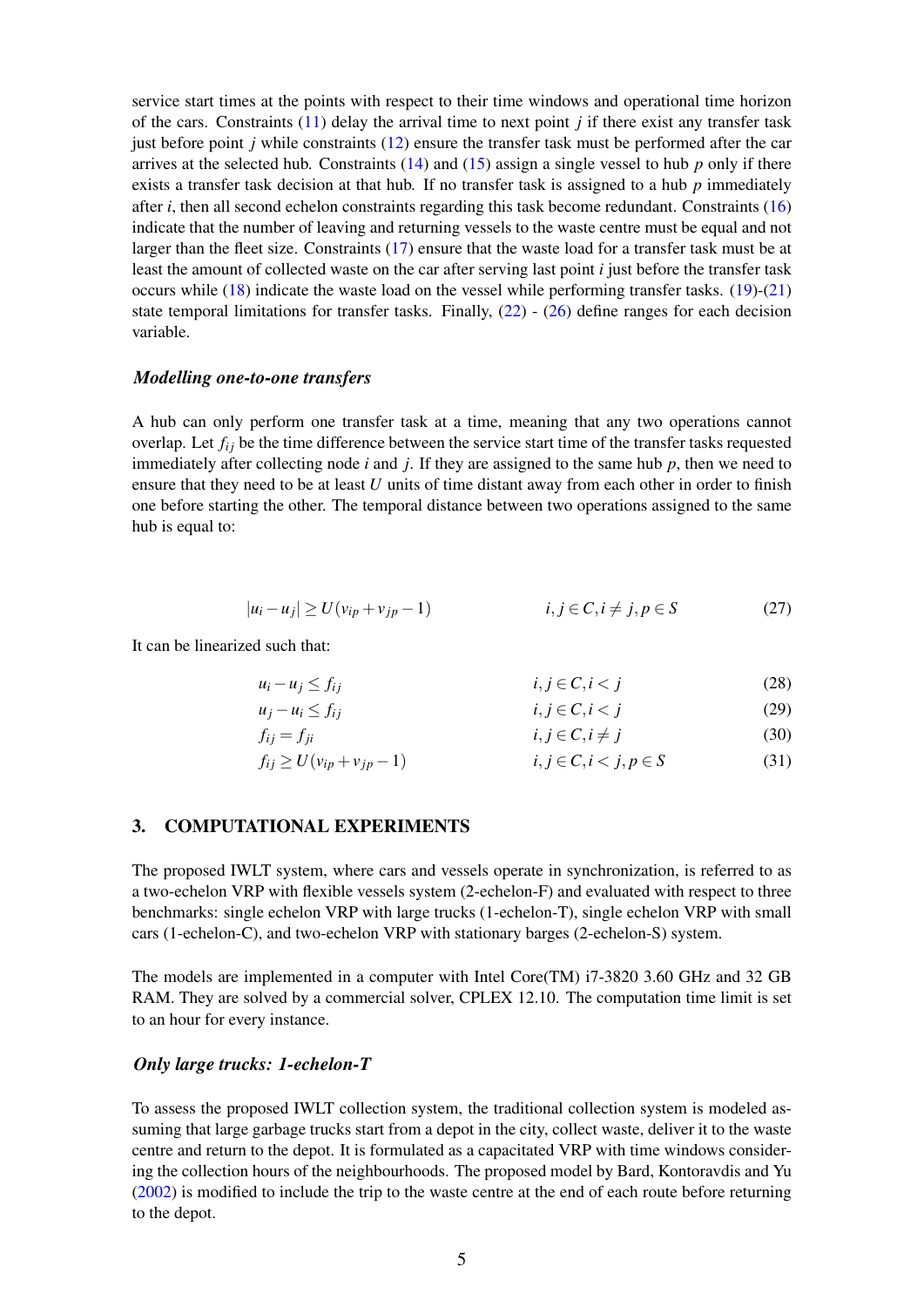#### *Only small electric cars: 1-echelon-C*

Since large trucks will be removed from the streets by 2025 [\(Amsterdam.nl,](#page-8-0) [2019\)](#page-8-0), another option is to use smaller electric cars instead of large trucks. They are allowed to perform multiple trip to the waste centre due to their relatively smaller capacities with respect to total waste. The model used in *1-echelon-T* system is modified to include multi-trip for the vehicles such that:

$$
m_j \ge m_i + q_j - Q_1(1 - x_{ij} + v_i) \qquad i, j \in C, i \ne j \qquad (32)
$$

$$
h_i + s_i + t_{ij} + \varepsilon_i + Uv_i \le h_j + M(1 - x_{ij}) \qquad i, j \in C, i \ne j \qquad (33)
$$

$$
\varepsilon_i \ge (c_{iw} + c_{wj} - c_{ij})(x_{ij} + v_i - 1) \qquad i \in C, j \in C_d, i \ne j \qquad (34)
$$

Let  $m_i$  be the load on the car after collecting the waste point *i*,  $v_i$  decide whether there is a waste centre visit immediately after *i* and  $\varepsilon_i$  be the additional travel time to the waste centre. The cost of additional travel time  $(\varepsilon_i)$  is also added to the objective as a part of travel cost.

#### *Stationary barges: 2-echelon-S*

In this case, large barges are placed along the canals as temporary dump sites for the cars. Instead of delivering the collected waste to the waste centre as in the traditional setting or to the vessels as in the proposed setting, the cars dump the waste into these barges that are placed at a hub during the collection hours. The barges are taken to the waste centre by tugboats when they are full or no longer needed. The number of barges is assigned such that the waste generated in the city can be contained,  $b_n = \left[\frac{\sum_{i \in C} q_i}{Q_b}\right]$  $\left[\frac{\partial e}{\partial b}\right]$  where  $Q_b$  is the capacity of a barge. The objective still includes the travel cost of the tugboats to place the barges to the selected hubs and take them back to the waste centre in order to account for the water level logistic costs in the IWLT setting. The proposed 2E-MTVRPTW-SS formulation is modified as follows:

$$
v_{ip} \le z_p \qquad \qquad i \in C, p \in S \tag{35}
$$

<span id="page-5-2"></span><span id="page-5-1"></span><span id="page-5-0"></span>
$$
\sum_{p \in S} z_p = b_n = K_2 \tag{36}
$$

$$
y_{ip,jr} = 0 \qquad i, j \in C, p, r \in S, p \neq r \qquad (37)
$$

Constraints [\(35\)](#page-5-0) allow the cars to use selected hubs as dump sites while constraints [\(36\)](#page-5-1) ensure that at most  $b_n$  hubs are selected. Constraints [\(37\)](#page-5-2) prevent inter-movements between hubs meaning that they can only be placed at a single hub. Note that these constraints are added to the model explained in Section [2](#page-1-1) and subject to the hub capacity, multi-trip, synchronization and time window constraints.

#### *Test Instances*

We use modified Solomon's VRPTW instances [\(Solomon,](#page-8-10) [1987\)](#page-8-10) as proposed by Grangier et al. [\(2016\)](#page-8-8) for geographical configuration. The only difference is in locating the hubs, where we choose hubs outside of the city while Grangier et al. [\(2016\)](#page-8-8) locate them at the center of the network. Keeping the transfer operations away from the public is primarily motivated by hygienic concerns, noise and the lack of space in the city. Let *xmin*, *xmax*, *ymin*, and *ymax* be the minimum and maximum values of the coordinates of the nodes to collect. Four hubs are located at (*xmin*,*ymin*), (*xmin*,*ymax*), (*xmax*,*ymin*), and (*xmax*,*ymax*). The earliest and latest operational times of the hubs, and the waste centre are equal to the ones of the depot as given in the instances.

To better observe multiple trips and transfer tasks, the capacity of electric cars is set to 50 units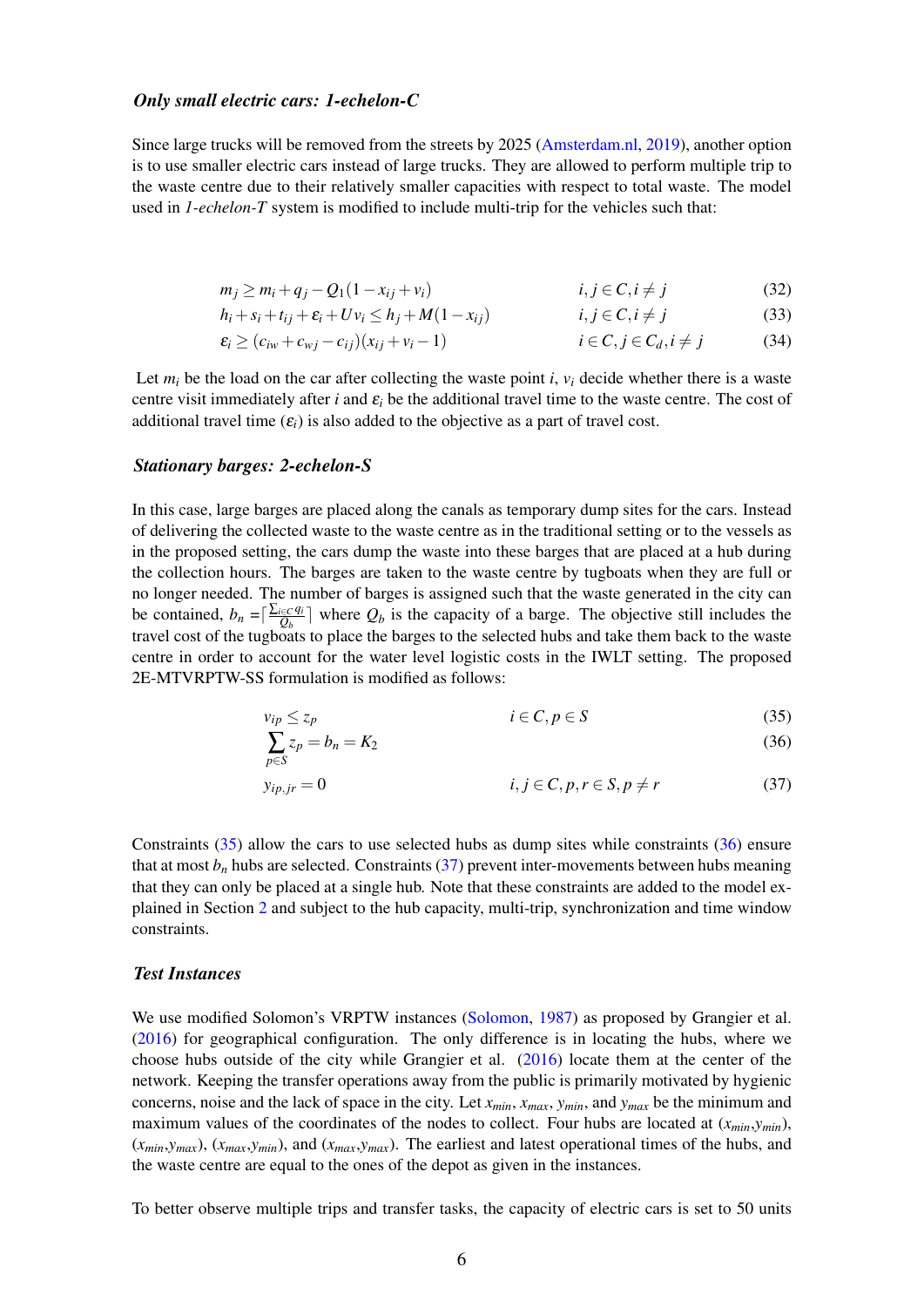<span id="page-6-0"></span>Table 2: Results on the instances with 10 waste points and four hubs derived from Solomon's VRPTW problems [\(Solomon,](#page-8-10) [1987\)](#page-8-10)

|    |                   | <b>Street Level</b> |                    |                       |           | Water Level        |                       |  |
|----|-------------------|---------------------|--------------------|-----------------------|-----------|--------------------|-----------------------|--|
|    |                   | <b>NV</b>           | <b>Travel Time</b> | Weighted Avg.<br>Load | <b>NV</b> | <b>Travel Time</b> | Weighted Avg.<br>Load |  |
|    | 1-echelon-T       |                     | 227,99 (base)      | 92,11 (base)          |           |                    |                       |  |
|    | $1$ -echelon- $C$ |                     | 392,28 (+72%)      | $26,52(-71%)$         |           |                    |                       |  |
|    | 2-echelon-S       |                     | $208,65(-8%)$      | 28,63(.69%)           |           | 119,61             | 79,38                 |  |
|    | $2$ -echelon- $F$ |                     | $181, 16(-21%)$    | 28,19 (-69%)          |           | 148,24             | 106,47                |  |
| R  | 1-echelon-T       |                     | 277,71 (base)      | 84,24 (base)          |           |                    |                       |  |
|    | $1$ -echelon- $C$ | 1,3                 | 413,59 (+49%)      | $27,61(-67%)$         |           |                    |                       |  |
|    | 2-echelon-S       |                     | $263,82(-5%)$      | $31,02(-63%)$         |           | 120,44             | 86,45                 |  |
|    | $2$ -echelon- $F$ | 1                   | $205,66(-26%)$     | $26,65(-68%)$         |           | 191,28             | 151,46                |  |
| RC | 1-echelon-T       |                     | 209,88 (base)      | 136,57 (base)         |           |                    |                       |  |
|    | $1$ -echelon- $C$ | 2                   | $408,04(+94%)$     | $38,71(-72%)$         |           |                    |                       |  |
|    | 2-echelon- $S^f$  | 2                   | $250,48 (+19\%)$   | 42,02 $(-69%)$        |           | 62,43              | 120,63                |  |
|    | 2-echelon- $F^f$  | 2                   | $197,56(-6%)$      | $35,91(-74%)$         |           | 163,58             | 146,23                |  |

in 1-echelon-C, 2-echelon-S, and 2-echelon-F systems. The capacity of the trucks, barges and vessels are set to 250 units.

The objective is minimizing the number of trucks or cars first, and then minimizing the travel cost for 1-echelon-T and 1-echelon-C systems. Similarly for 2-echelon-S and 2-echelon-F systems, the first priority is to minimize the number of cars, then the travel cost. The cost of water-level logistics is also minimized in the same order but relatively less important than the street level cost such that the fixed cost of the cars  $(\beta_1)$  is set to 1000, the travel cost on the streets is equal to 1 while the fixed cost for the vessels  $(\beta_2)$  100 and the travel cost is 0.1 of the travel times. The main motivation is to reduce the heavy movements and congestion on the streets. Lastly, *U* is assumed to be 150 time units.

For testing different approaches, we assume that waste points are the first ten nodes of Solomon class "2" instances with wide time windows and long scheduling horizons, which is more similar to the structure of the collection hours for neighbourhoods.

## *Results and Discussion*

Table [2](#page-6-0) summarizes the average results of the instances in each type for the problems with ten waste points for all approaches and four hubs for 2-echelon-S and 2-echelon-F systems. Based on the geographical distribution of the waste points, cases are divided into three categories: C type for clustered locations, R type for random locations, and RC type for randomly clustered locations. For both levels, *NV* is the number of the vehicles (cars, barges, or vessels), *Travel Time* is the total travel time of the vehicles on their own network, while *Weighted Avg*. *Load* is the weighted average of the load on the vehicles per travel time considering non-empty movements. All instances are solved to optimality except the ones labeled with superscript *f* , where the best feasible solutions are presented.

1-echelon-T system has typically been preferred by decision-makers for the advantage of easy and direct access to service areas, as well as larger capacity of trucks, which leads to fewer trucks needed for waste collection. Therefore, 1-echelon-T system cannot be beaten in terms of the number of vehicles for all instances as expected. 1-echelon-C system requires frequent visits to the waste centre due to the smaller capacity of electric cars, resulting in under-utilization of the working hours. It causes more cars to use in R type problems on average compared to 2-echelon-S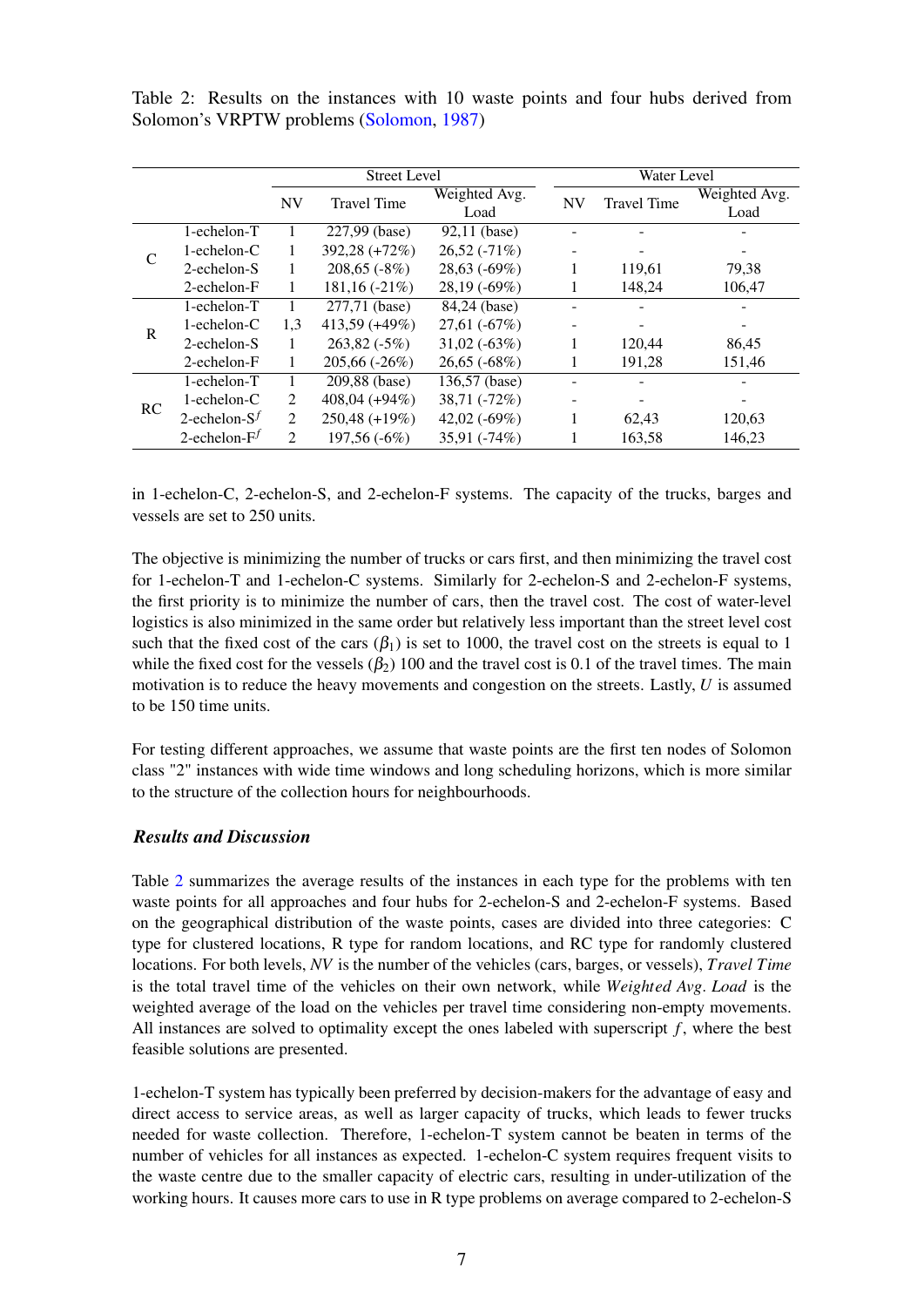and 2-echelon-F systems, where small cars also operate. 2-echelon IWLT systems can reduce the number of cars down to the number of trucks for R and C type problems, but failed to use less cars for RC type problems.

*Travel Time* for the street level represents the vehicle movements on the streets. The models, also, minimize the travel cost which is mostly proportional to the travel time. The results show that the proposed 2-echelon-F system reduces the burden on the road infrastructure by partially shifting the movements to inland waterways. It reduces the total travel time on the streets for all type of problems more than 2-echelon-S system which shows the added value of the flexibility.

The cost of waste collection in Amsterdam is not only about the logistic cost but also the damage on quay walls. 2-echelon-S system produces the largest values for *Weighted Avg*. *Load* among three systems, where the cars are used, compared to 1-echelon-T. 2-echelon-F system can achieve the lowest *Weighted Avg*. *Load* for almost all scenarios. It shows us 2-echelon-F system has the potential to reduce heavy street movements by providing cheaper solutions in terms of the fleet size, total street travel time and lightweight operating garbage cars.

# <span id="page-7-0"></span>4. CONCLUSIONS

In this study, we consider an integrated water- and land-based waste collection system that aims to remove heavy large garbage trucks from the streets to reduce the damage on the quay walls as well as the congestion. We provide a new formulation for the 2E-MTVRPTW-SS considering one-to-one transfers, and compare the proposed approach with three different benchmarks in terms of the fleet size, average travel time on the streets, and weighted average load of the vehicles per non-empty movements. The proposed system with synchronized mobile vessels and electric cars is shown to be a promising solution for the issues with the current system. It can reduce the total travel time of the garbage cars on the street by 18% and the weighted average loads of the cars by 70% on average across all scenarios without increasing the fleet size of the cars significantly even if they have way less capacities than the traditional garbage trucks.

The proposed model is a computationally heavy problem. Decomposition-based exact methods or heuristics can be developed for the problem to solve larger instances in order to gain more insights into the gains of such a system. The gains observed in small instances gives indications on the potential improvements that can be obtained for larger instances.